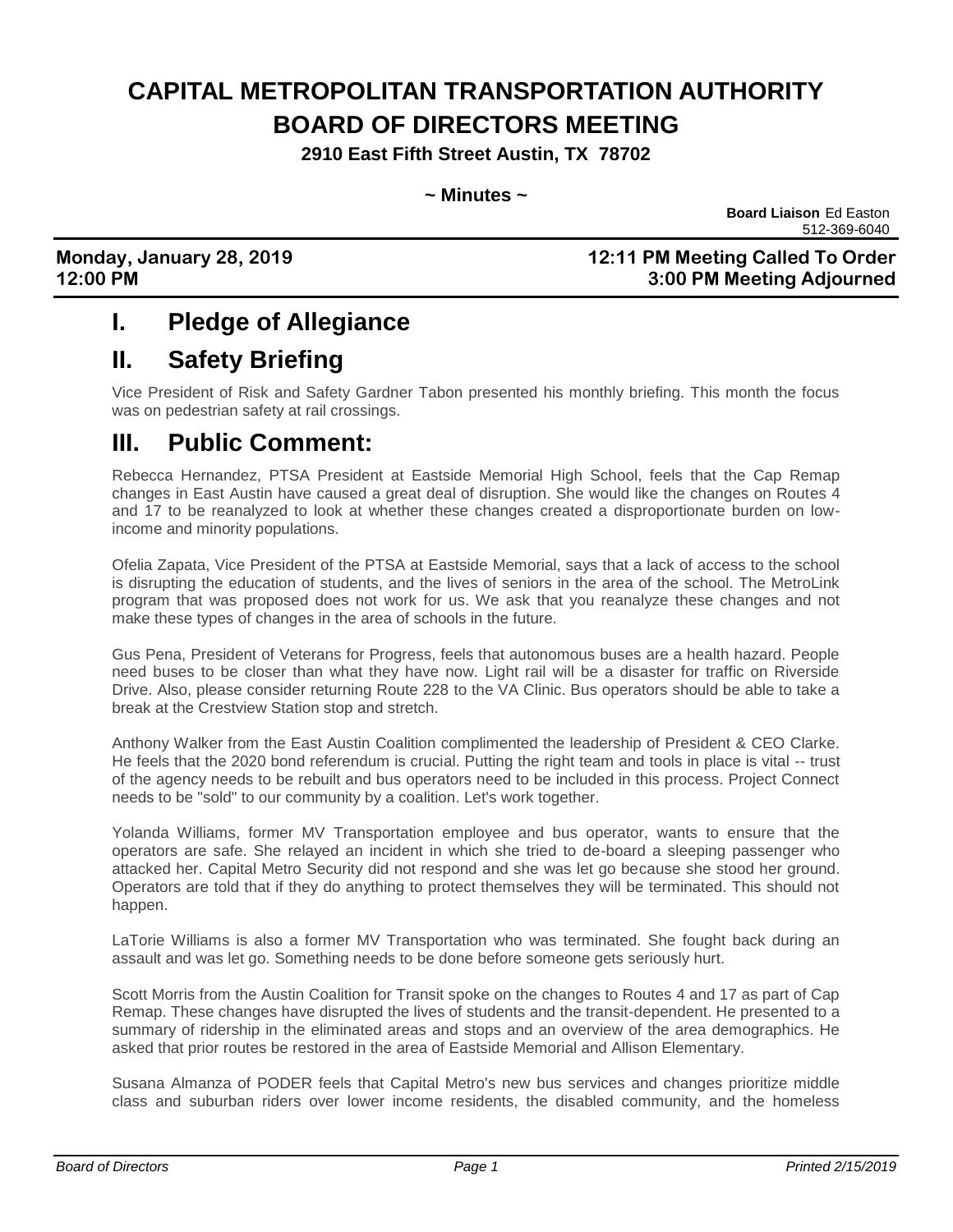population. These new goals and changes are creating racial inequalities. Public transit is a civic and social right, providing economic opportunities and access to the transit dependent. We request the restoration of service to the areas around Allison Elementary and Eastside Memorial, and a reanalysis of Routes 4 and 17.

Marcos de Leon, Director of LULAC's National Educational Service Centers, summarized his programs in the area and thanked Capital Metro for making fares free for students. He emphasized the importance of public transportation in getting kids to school and these programs.

Gavino Fernandez represents El Concilio, a coalition of Mexican-American landowners in East Austin, summarized his organization's programs and thanked Capital Metro for their support over the years.

Darrell Sorrells, Bus Operator and Amalgamated Transit Union 1091, discussed inconsistencies in enforcement of the electronic devices policies for bus operators. Fixed-route operators are being held to a higher standard when compared with others who should also be adhering to the policy.

Zenobia Joseph, citizen, highlighted discrepancies in the language used in describing the Title VI Equity Analysis between the November, 2017 board packet and the FTA's 470.1b. She feels that there is language in the board packet that is fabricated. Capital Metro's FTA funding could be in jeopardy. There has not been an equitable distribution of transit resources in Austin. I have sent this language to you via Mr. Easton and the DOT hotline and asked them to suspend Capital Metro's funding. I have also asked that the FTA's response letter to my earlier complaint be rescinded based on this language alteration.

# **IV. Advisory Committee Updates:**

### 1. Update on the Customer Satisfaction Advisory Committee (CSAC)

Yannis Bank, Community Engagement Coordinator, presented the report. This month CSAC heard presentations on the Transit Speed and Reliability Program; the Transit Empowerment Fund; the January Service Change. The committee also had a discussion of their charter, with an eye toward increasing their engagement in the future.

Board member Kitchen asked for an update about concerns on the committee's meeting location. There had been a previous problem with access to the transit store after hours. She also asked about the possibility of recording or streaming both committee's meetings as a way to increase their visibility.

### 2. Update on the Access Advisory Committee (AAC)

Yannis Bank, Community Engagement Coordinator, presented the report. This month Access also heard presentations on the Transit Speed and Reliability Program; the Transit Empowerment Fund; the January Service Change. The committee also had a discussion of their charter, with an eye toward increasing their involvement in the future.

# **V. Board Committee Updates:**

### 1. Operations, Planning and Safety Committee

Chair Jonse gave the report. The Committee met on January 16th and made recommendations on the DMU Safety Upgrade and Serta Demolition items, which are on today's agenda. The Committee also reaffirmed their Charter. It heard one presentation -- a Capital Metro Safety Overview.

### 2. Finance, Audit and Administration Committee; and

Chair Mitchell gave the report. The Committee took action on the annual performance review for the Vice President of Internal Audit and reaffirmed the Committee Charter.

#### 3. CAMPO update

Executive Vice President of Planning and Development Todd Hemingson presented the report. CAMPO met on January 14th and there were two items of interest to Capital Metro: approval of the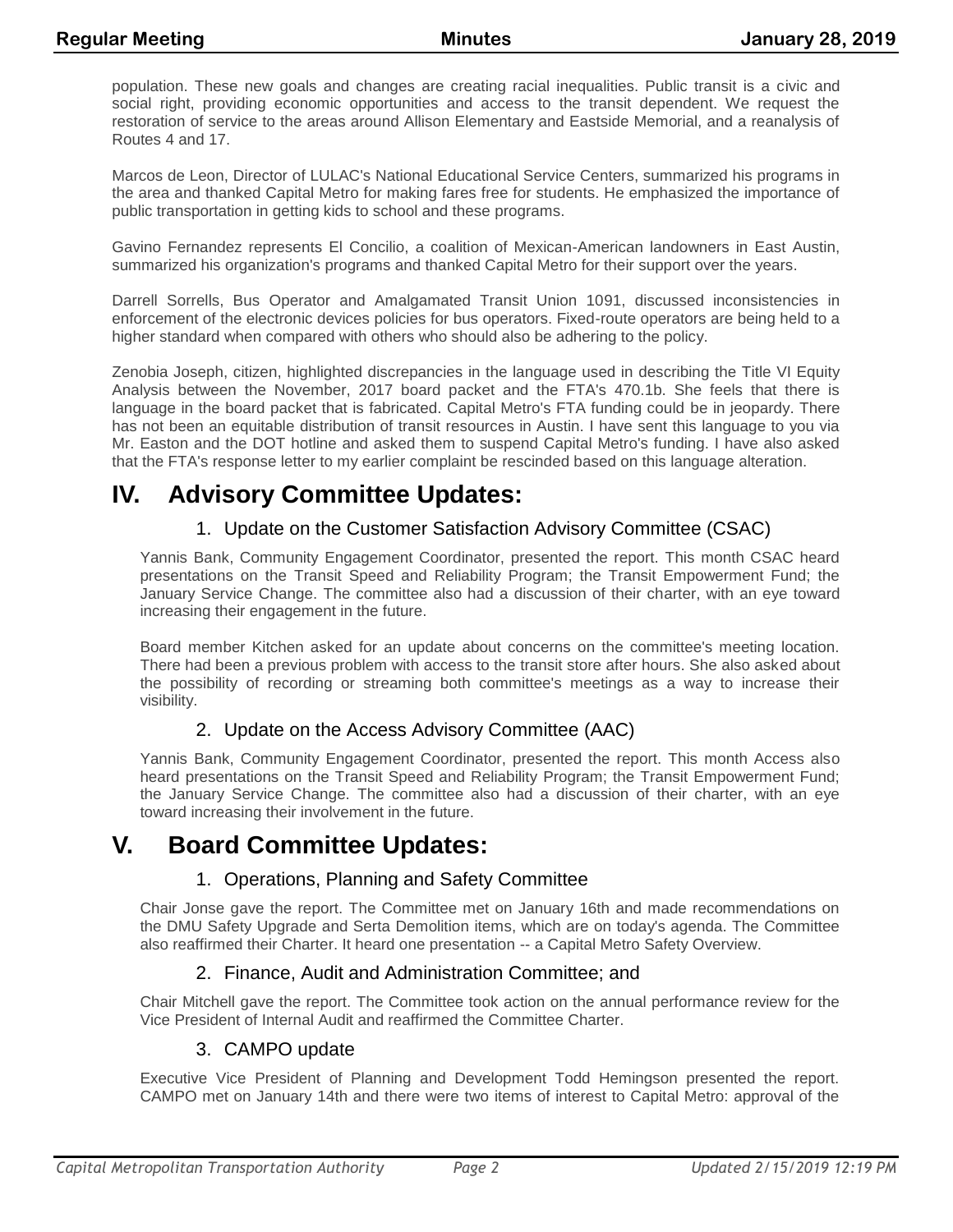staff recommendation for the FTA Section 5310 project, which included funding for a project that Capital Metro submitted on the Office of Regional Mobility; and the approval of the Transportation Improvement Program, which included elements of Project Connect.

# **VI. Consent Items**

| <b>RESULT:</b>   | <b>ADOPTED [UNANIMOUS]</b>                                              |
|------------------|-------------------------------------------------------------------------|
| <b>MOVER:</b>    | Rita Jonse, Board Member                                                |
| <b>SECONDER:</b> | Terry Mitchell, Board Member                                            |
| AYES:            | Mitchell, Cooper, Garza, Kitchen, Jonse, Renteria, Travillion, Stratton |

1. Approval of Minutes from the December 5, 2018 Public Hearing, Special Board Meeting, and Work Session; and the December 17, 2018 Board Meeting.

2. Appointment of Audrea Diaz to the Access Advisory Committee.

3. Approval of a resolution affirming the Charter Statement for the Finance, Audit and Administration Committee.

4. Approval of a resolution affirming the Charter Statement for the Operations, Planning and Safety Committee.

5. Approval of a resolution authorizing the President & CEO, or his designee, to finalize and execute a contract with Apollo Video Technology to update the video capability on the G1 Diesel Multiple Units (DMUs), replacing a total of 144 video units in an amount not to exceed \$271,895.

6. Approval of a resolution authorizing the President & CEO, or his designee, to finalize and execute a contract with Total Demolition, Inc. in an amount not to exceed \$157,500 for the demolition of the former Serta warehouse structure located at the North Operations Facility.

### **VII. Action Items:**

1. Approval of a resolution appointing officers of the Capital Metro Board of Directors for 2019.

Board member Jonse nominated Wade Cooper as Chair, Delia Garza as Vice Chair, and Eric Stratton to be the new Board Secretary.

| <b>RESULT:</b>   | <b>ADOPTED [UNANIMOUS]</b>                                              |
|------------------|-------------------------------------------------------------------------|
| <b>MOVER:</b>    | Rita Jonse, Board Member                                                |
| <b>SECONDER:</b> | Ann Kitchen, Board Member                                               |
| AYES:            | Mitchell, Cooper, Garza, Kitchen, Jonse, Renteria, Travillion, Stratton |

2. Approval of a resolution confirming the appointments to the Finance, Audit and Administration Committee and Operations, Planning and Safety Committees for 2019.

Chair Cooper recommended that for 2019 committee chairs and members remain the same as they were at the end of 2018.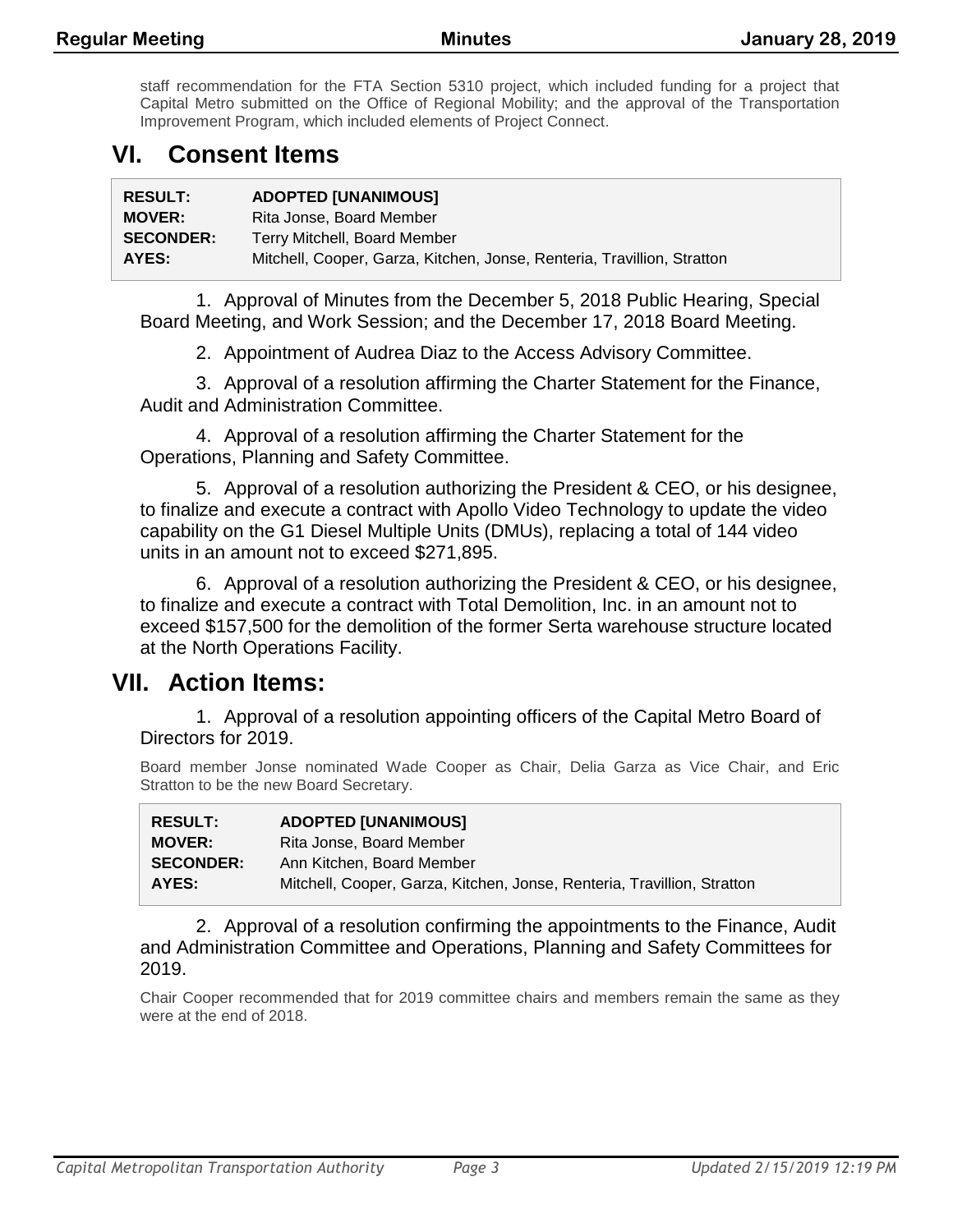| <b>RESULT:</b> | <b>ADOPTED [UNANIMOUS]</b> |
|----------------|----------------------------|
|                |                            |

| REJULI.          | <b>ADULIED JUNANINUUSI</b>                                              |
|------------------|-------------------------------------------------------------------------|
| <b>MOVER:</b>    | Jeffrey Travillion, Board Member                                        |
| <b>SECONDER:</b> | Sabino Renteria. Board Member                                           |
| AYES:            | Mitchell, Cooper, Garza, Kitchen, Jonse, Renteria, Travillion, Stratton |

#### 3. Approval of revisions to Capital Metro's Reserves and Budgetary Policy.

Chief Financial Officer Reinet Marneweck presented this item.

This item would allow of the creation of additional reserves at the discretion of the President & CEO to set aside funds for special future purposes; update the language on the budget stabilization fund now that the requirements for this fund have been met; change the reporting interval for reporting budget transfers to the board, and standardize the discretionary use terms between the operating and capital contingency accounts.

Board member Kitchen asked for clarification on the raising and use of the reserves. Reinet clarified the differences between reserve and contingency funds, which are separate. Board member Kitchen suggested that it would be more clear if the language in the policy on the use of additional reserves was more specific. There was further clarification on the reasons for creation of the new reserve funds from Reinet and President Clarke.

Board member Renteria asked about the allocation of additional sales tax revenue received in 2018.

Chief Counsel Kerri Butcher read back the clarified language for the last bullet point in the policy.

| <b>RESULT:</b>   | <b>ADOPTED [UNANIMOUS]</b>                                              |
|------------------|-------------------------------------------------------------------------|
| <b>MOVER:</b>    | Eric Stratton, Board Member                                             |
| <b>SECONDER:</b> | Terry Mitchell, Board Member                                            |
| AYES:            | Mitchell, Cooper, Garza, Kitchen, Jonse, Renteria, Travillion, Stratton |

### **VIII. Presentations:**

#### 1. Downtown MetroRail Station Update

Project Manager Marc Guerrero gave the presentation.

Marc updated the board on updated project designs, recent City Council action on fee waivers and encroachment agreements, and the project timeline. He also mentioned an updated noise study that is being performed.

Board member Stratton asked about progress on water mitigation issues with the City of Austin which had been discussed previously. Marc said that there has been both discussion and correspondence with the City in the past week, but that we are still waiting to hear a final outcome. Board member Stratton expressed a hope that the City will work to remove obstacles for this project given its importance and their support for Project Connect. President Clarke commented that the new City Manager has been great to work with and thanked him and his staff for their cooperation given the complexity of these issues. There was a brief discussion on the challenges City staff faces in interpreting and providing flexibility on development and permitting issues.

Board member Kitchen asked about cost savings from the recent storm drain reconstruction. Marc responded that those savings are being rolled back into the project.

### 2. Customer Satisfaction Survey Results

Vice President of Marketing and Communications Brian Carter gave the presentation.